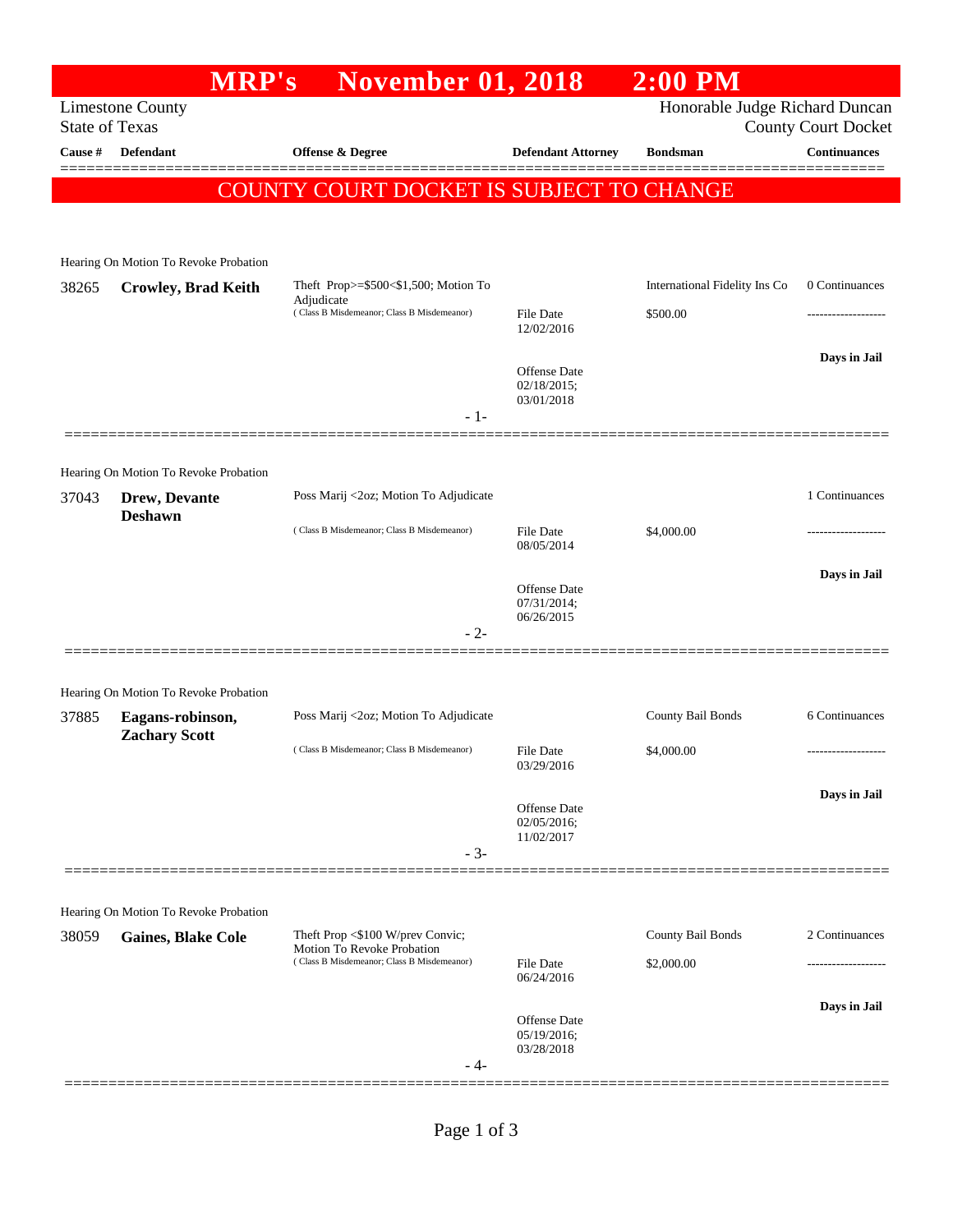## **MRP's November 01, 2018 2:00 PM** Limestone County Honorable Judge Richard Duncan State of Texas County Court Docket **Cause # Defendant Offense & Degree Defendant Attorney Bondsman Continuances** ============================================================================================== COUNTY COURT DOCKET IS SUBJECT TO CHANGE Hearing On Motion To Revoke Probation 38584 **Lenoir, Marty Ray** Assault Causes Bodily Injury Family Member; Motion To Revoke Probation Greg Tate Greg Tate 0 Continuances ( Class A Misdemeanor; Class A Misdemeanor) File Date \$2,500.00 07/26/2017 **Days in Jail**  Offense Date 07/03/2017; 09/19/2018 - 5- ============================================================================================== Hearing On Motion To Revoke Probation 38070 **Oneal, Russell Gene** Assault Causes Bodily Injury Family Member; Motion To Revoke Probation Reed, Benjie Reed, Benjie 1 Continuances ( Class A Misdemeanor; Class A Misdemeanor) File Date \$4,000.00 07/01/2016 **Days in Jail**  Offense Date 05/28/2016; 05/03/2018 - 6- ============================================================================================== Hearing On Motion To Revoke Probation 38542 **Robinson, Antoine Dwayne** Assault Causes Bodily Injury Family Member; Motion To Adjudicate Ellen, Sonny 0 Continuances  $( Class A Misdemeanor; Class A Misdemeanor)$  File Date  $$3,000.00$ 06/20/2017 **Days in Jail**  Offense Date 04/27/2017; 06/27/2018 - 7- ============================================================================================== Hearing On Motion To Revoke Probation 38784 **Sullivan, April Renee** Hinder Apprehension/prosecution; Motion To Adjudicate Reed, Justin Reed, Justin 0 Continuances ( Class A Misdemeanor; Class A Misdemeanor) File Date \$3,000.00 01/11/2018 **Days in Jail**  Offense Date 08/25/2017; 09/19/2018 - 8- ==============================================================================================